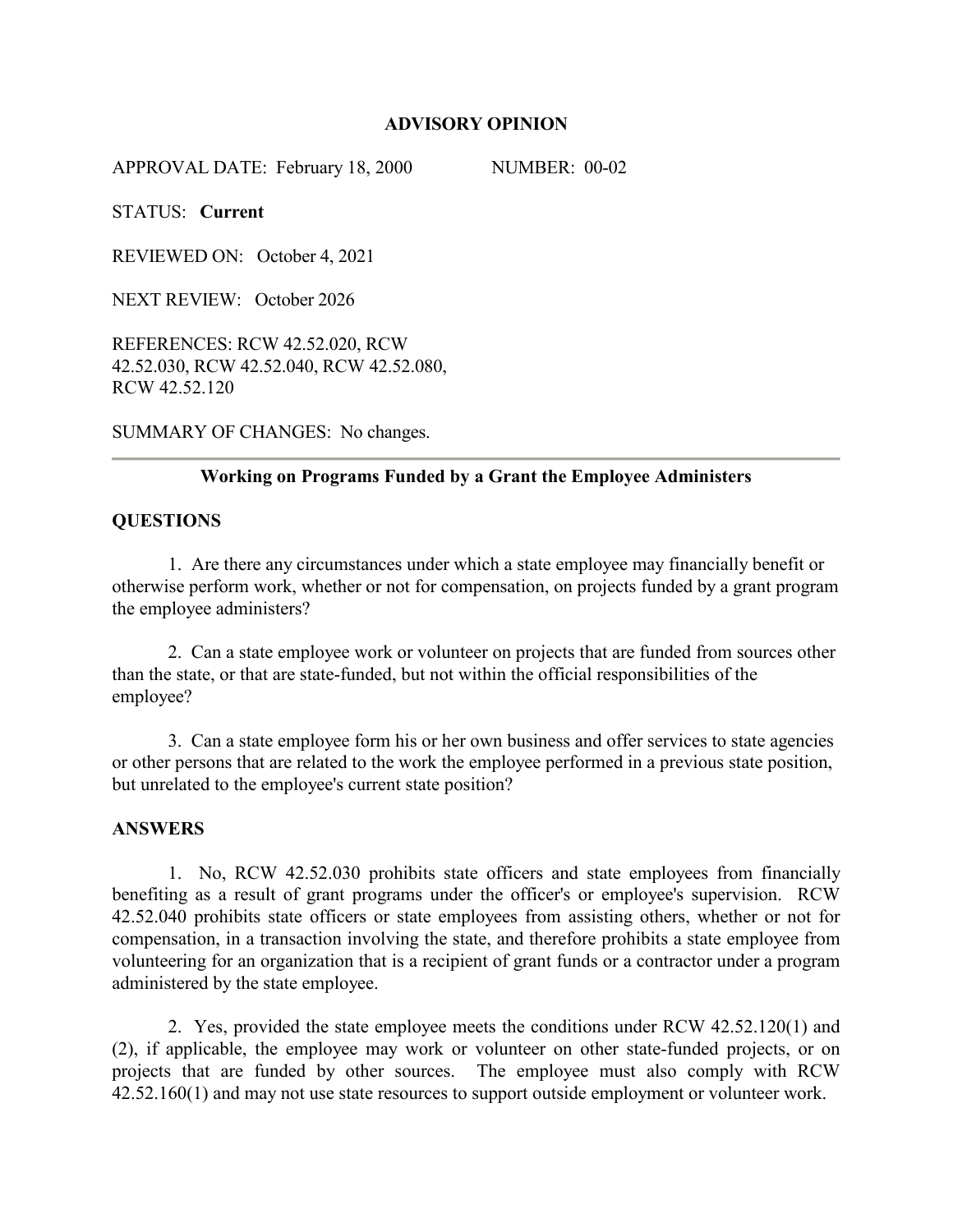3. Yes, a state employee may form his or her own business and offer services to state agencies and other persons, provided the services offered to state agencies comply with RCW 42.52.120 and RCW 42.52.160(1), and the services offered to other persons do not involve assistance in transactions the employee participated in during the course of state employment.

## **ANALYSIS**

## **1. Are there any circumstances under which a state employee may financially benefit or otherwise perform work, whether or not for compensation, on projects funded by a grant program the employee administers?**

In 1993 the state legislature created the Jobs for the Environment (JFE) Program within the Department of Natural Resources. JFE awards grants to local organizations that perform salmon restoration projects. In 1999 the Salmon Recovery Board (SRB) passed a resolution to award \$3.0 million to JFE, which JFE will allocate through a competitive grant application process during the spring of 2000.

The state employee requesting this opinion is interested in working with organizations that perform salmon restoration at the local level, including non-profit organizations, local governments, conservation districts, tribes, or private entities, on either a compensated or volunteer basis. The state employee's official duties include: (1) administering JFE grant awards; (2) contracting with organizations that receive JFE grant awards; (3) completing special projects as assigned by the program manager; (4) leading activities that evaluate JFE outcomes; and, (5) assisting in forming competitive grant applications for JFE and assembling rating committees.

The first question actually involves several issues. The first is whether a state employee can have a beneficial interest in, or financially benefit from, grants awarded through a program the employee administers. This issue is governed by RCW 42.52.030 and the prohibitions are clear:

(1) No state officer or state employee, . . . may be beneficially interested, directly or indirectly, in a contract, sale, lease, purchase, or grant that may be made by, through, or is under the supervision of the officer or employee, in whole or in part, or accept, directly or indirectly, any compensation, gratuity, or reward from any other person beneficially interested in the contract, sale, lease, purchase or grant.

(2) No state officer or state employee may participate in a transaction involving the state in his or her official capacity with a person of which the officer or employee is an officer, agent, employee, or member, or in which the officer or employee owns a beneficial interest…

Under subsection (1), the state employee could not receive compensation for work that was related to a JFE grant administered by the employee, while subsection (2) prohibits the employee from participating in the award or administration of a JFE grant with any person in which the state employee may serve as an "officer, agent, employee, or member." This subsection also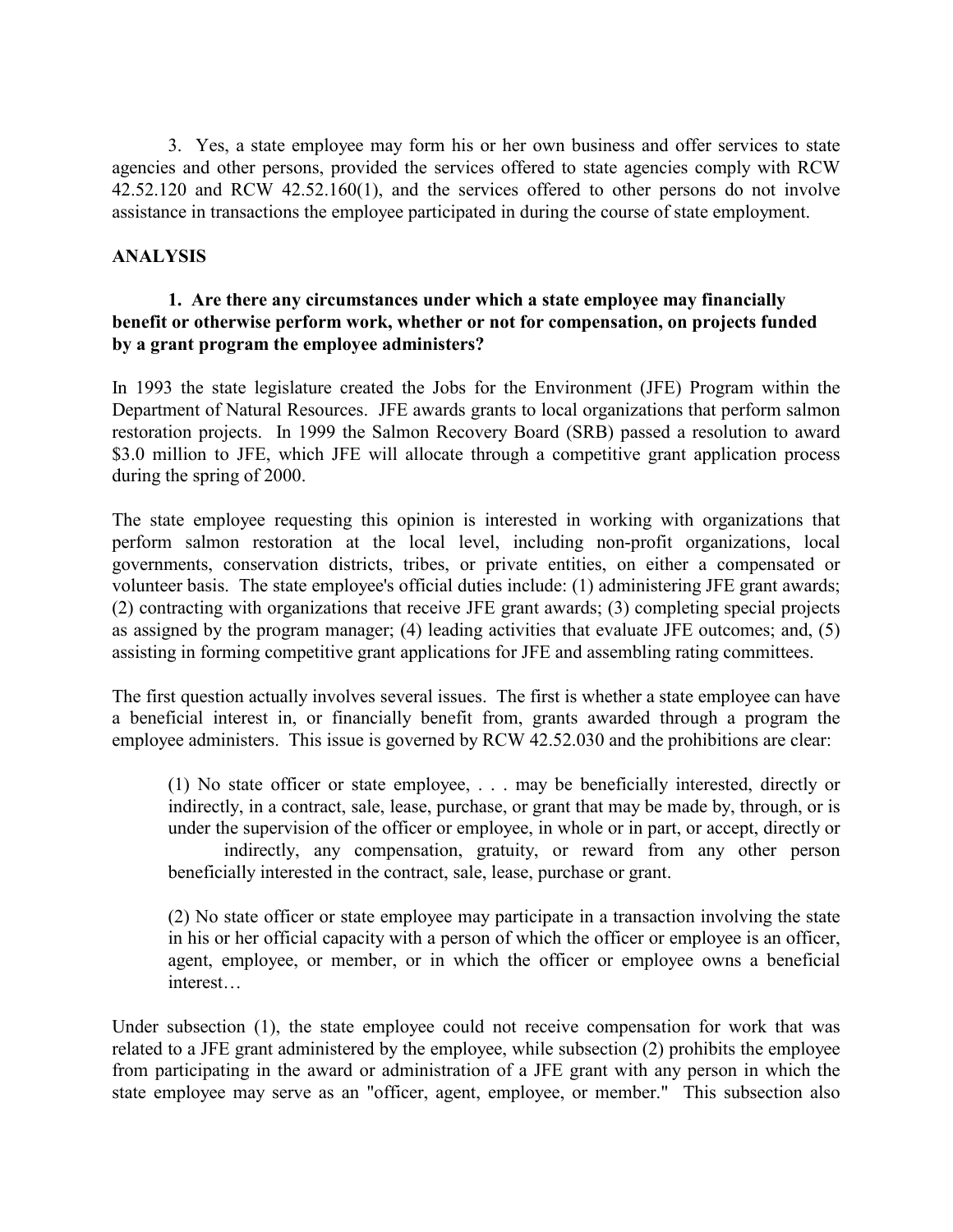prohibits the employee from forming his own business and participating in the award of a grant under the JFE program.

The second issue in this question relates to outside employment, which is primarily, though not exclusively, governed under RCW 42.52.120. RCW 42.52.120 provides conditions under which compensation may be received for the performance of contracts or grants outside of official duties. A state employee may receive outside compensation for services performed outside official duties only if each of these conditions under RCW 42.52.120(1) is met:

(a) The contract or grant is bona fide and actually performed;

(b) The performance or administration of the contract or grant is not within the course of the officer's or employee's official duties, or is not under the officer's or employee's official supervision;

(c) The performance of the contract or grant is not prohibited by RCW 42.52.040 or by applicable laws or rules governing outside employment for the officer or employee;

(d) The contract or grant is neither performed for nor compensated by any person from whom such officer or employee would be prohibited by RCW 42.52.150(4) from receiving a gift;

(e) The contract or grant is not one expressly created or authorized by the officer or employee in his or her official capacity;

(f) The contract or grant would not require unauthorized disclosure of confidential information.

Based on the facts presented to the Board, receipt of compensation from persons who receive JFE grants would not meet the conditions under RCW 42.52.120(1)(b), (c) and (d). The condition under RCW 42.52.120(1)(b) cannot be satisfied because the employee has official duties that include the administration of JFE grants. RCW 42.52.120(1)(b) prohibits acceptance of outside compensation when compensation results from performance under a grant within the supervision of the employee.

RCW 42.52.120(1)(c) contains two separate requirements. The first is that the outside employment cannot be prohibited under RCW 42.52.040 which provides:

- (1) Except in the course of official duties or incident to official duties, no state officer or state employee may assist another person, directly or indirectly, whether or not for compensation, in a transaction involving the state:
	- (a) In which the state officer or state employee has at any time participated; or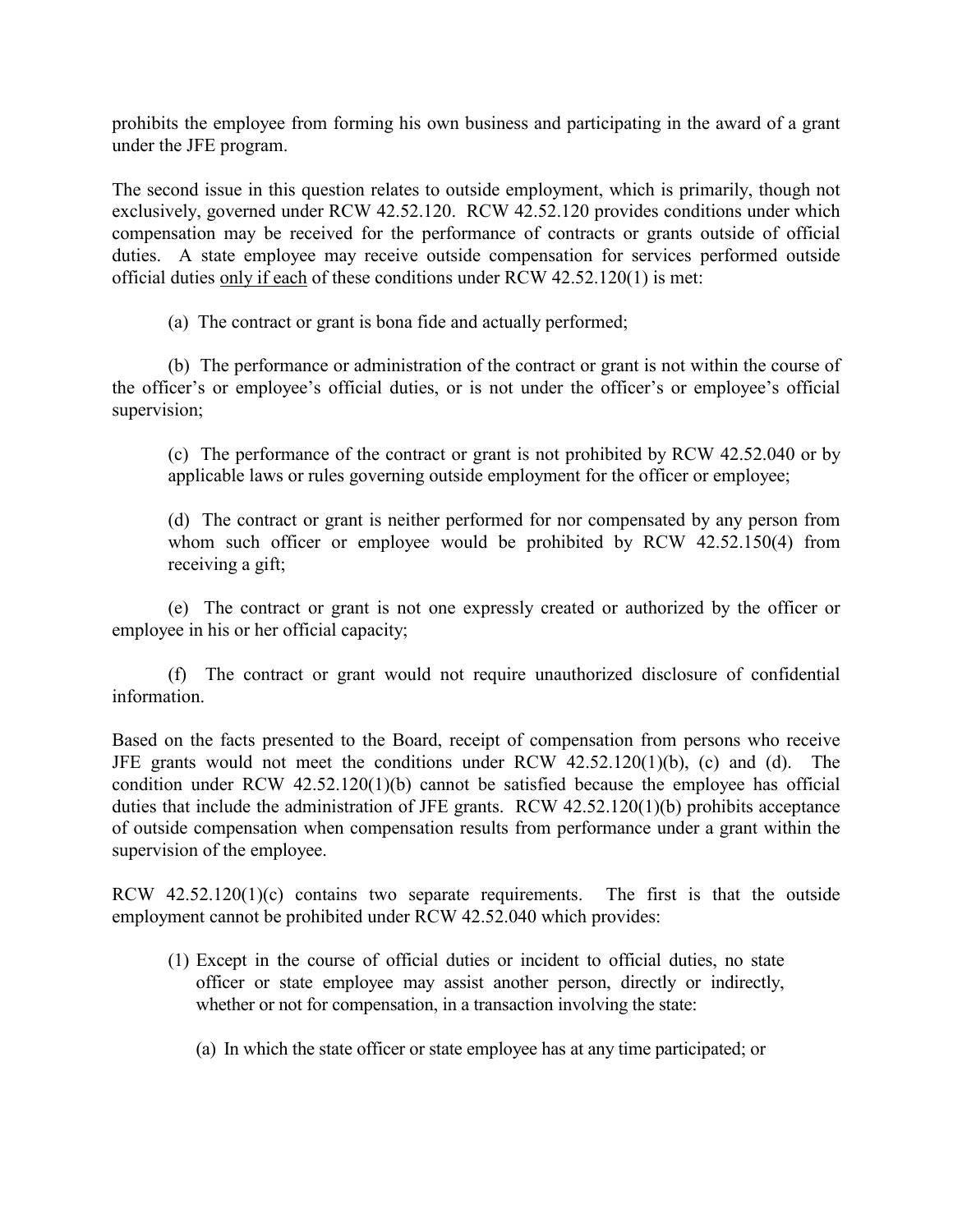(b) If the transaction involving the state is or has been under the official responsibility of the state officer or state employee within a period of two years preceding such assistance.

(2) No state officer or state employee may share in compensation received by another for assistance that the officer or employee is prohibited from providing under subsection (1) or (3) of this section.

(3) A business entity of which a state officer or state employee is a partner, managing officer, or employee shall not assist another person in a transaction involving the state if the state officer or state employee is prohibited from doing so by subsection (1) of this section.

The meaning of a "transaction involving the state" as used in chapter 42.52. RCW is a contract or similar matter that is the subject of state action; a matter to which the state is a party; or, a matter in which the state has a direct and substantial proprietary interest. RCW 42.52.010(21)(a).

In the context of the question before the Board, RCW 42.52.040 would prohibit the state employee from doing two things. First, the state employee could not work, volunteer, or share in compensation received from any matter relating to a JFE grant or contract under the authority or supervision of the state employee. Second, under subsection (3), the state employee could not create a business entity or work for a business entity for the purpose of assisting a JFE grant recipient or contractor if the state employee participated in the JFE grant or contract.

The second requirement in RCW 42.52.120(1)(c) is that the performance of the contract does not violate applicable laws or rules governing outside employment. This provision recognizes the ability of individual agencies to have specific rules on outside employment, and that employees must comply with those rules.

This question also creates conflict of interest concerns under RCW 42.52.120(1)(d) which provides that a state employee cannot receive compensation from any person from whom the employee would be prohibited from receiving a gift under RCW 42.52.150(4). RCW 42.52.150(4) provides in pertinent part:

Notwithstanding subsections (2) and (5) of this section, a state officer or state employee of a regulatory agency or of an agency that seeks to acquire goods or services who participates in those regulatory or contractual matters may receive, accept, take, or seek, directly or indirectly, only the following items from a person regulated by the agency or from a person who seeks to provide goods or services to the agency[.]

In general, a state officer or employee participates in contractual matters if his or her job includes the authority to participate in such matters—even if there is no actual contractual transaction taking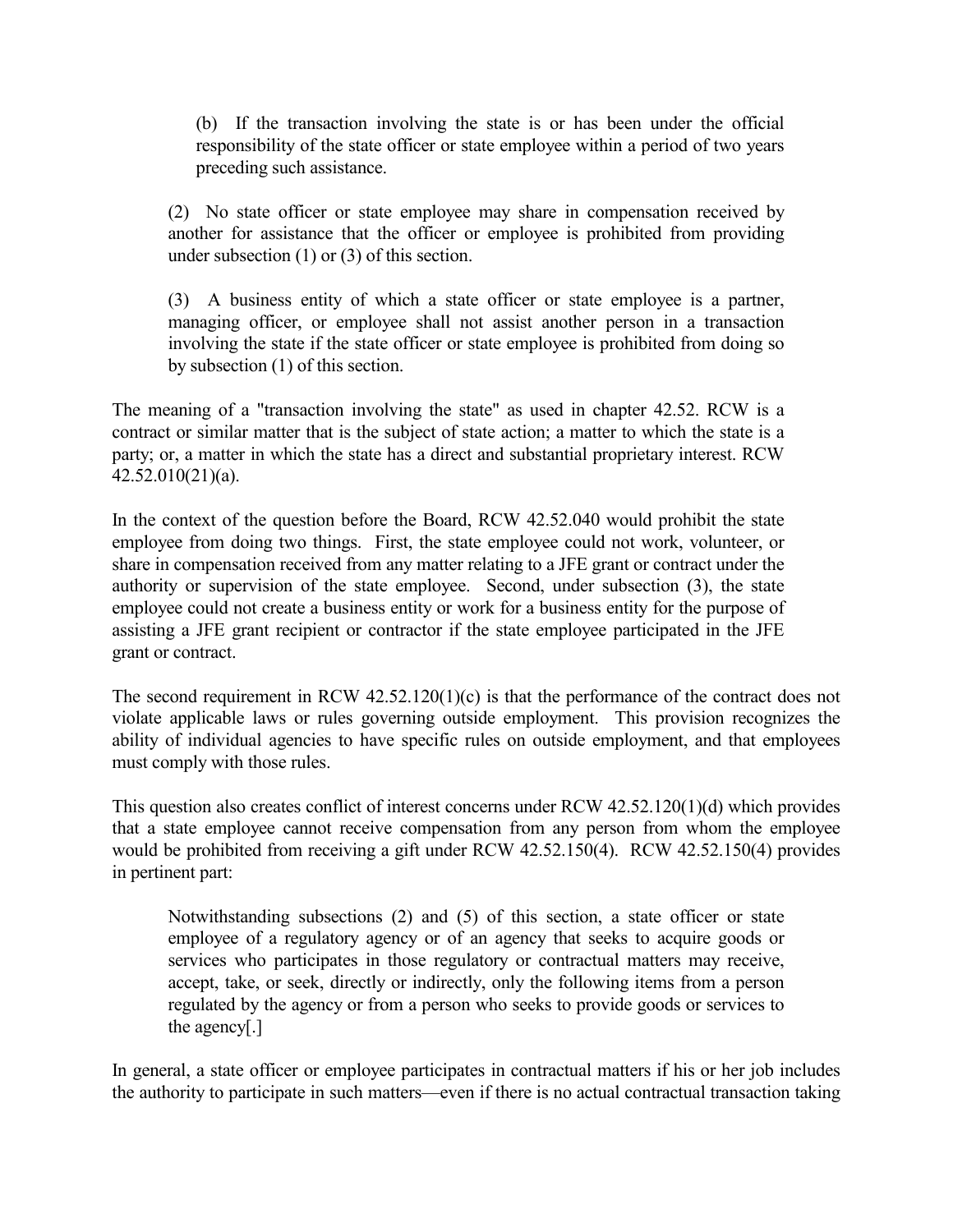place. Under RCW 42.52.150(4) a state officer or employee who participates in regulatory or contractual matters is not prevented from receiving gifts from persons who contract with the agency, but is limited in the items that may be received from such sources. RCW 42.52.150(4) prohibits the receipt of compensation from a person who contracts with the agency if the officer or employee participates in contractual matters.

In this case, the state employee may also be prohibited from volunteering for outside organizations under RCW 42.52.020 because the employee has official duties relating to the evaluation of JFE outcomes. RCW 42.52.020 restricts state officers and state employees from having interests that may conflict with the performance of official duties:

No state officer or state employee may have an interest, financial or otherwise, direct or indirect, or engage in a business or transaction or professional activity, or incur an obligation of any nature, that is in conflict with the proper discharge of the state officer's or state employee's official duties.

A conflict could arise between the state employee's obligations to impartially evaluate the success or failure of a grant recipient's efforts, and the need to have a recipient favorably evaluated to ensure continued funding and maintain the legitimacy of the program.

A conflict of interest under the state's ethics law may not be removed simply by reassignment to another state position or through the termination of state employment. For example, even if an employee is reassigned to another position, the prohibitions against assisting persons in transactions involving the state under RCW 42.52.040 still apply. Further, if state employment is terminated, former state officers and state employees are subject to post-state employment restrictions under RCW 42.52.080.

The two most significant restrictions that apply to the question of whether there is any circumstance under which the state employee can financially benefit from grants funded by the program he administers are RCW 42.52.080(1) and RCW 42.52.080(5). These provide:

(1) No former state officer or state employee may, within a period of one year from the date of termination of state employment, accept employment or receive compensation from and employer if:

(a) The officer or employee, during the two years immediately preceding termination of state employment, was engaged in the negotiation or administration on behalf of the state or agency of one or more contracts with that employer and was in a position to make discretionary decisions affecting the outcome of such negotiation or the nature of such administration;

(b) Such a contract or contracts have a total value of more than ten thousand dollars; and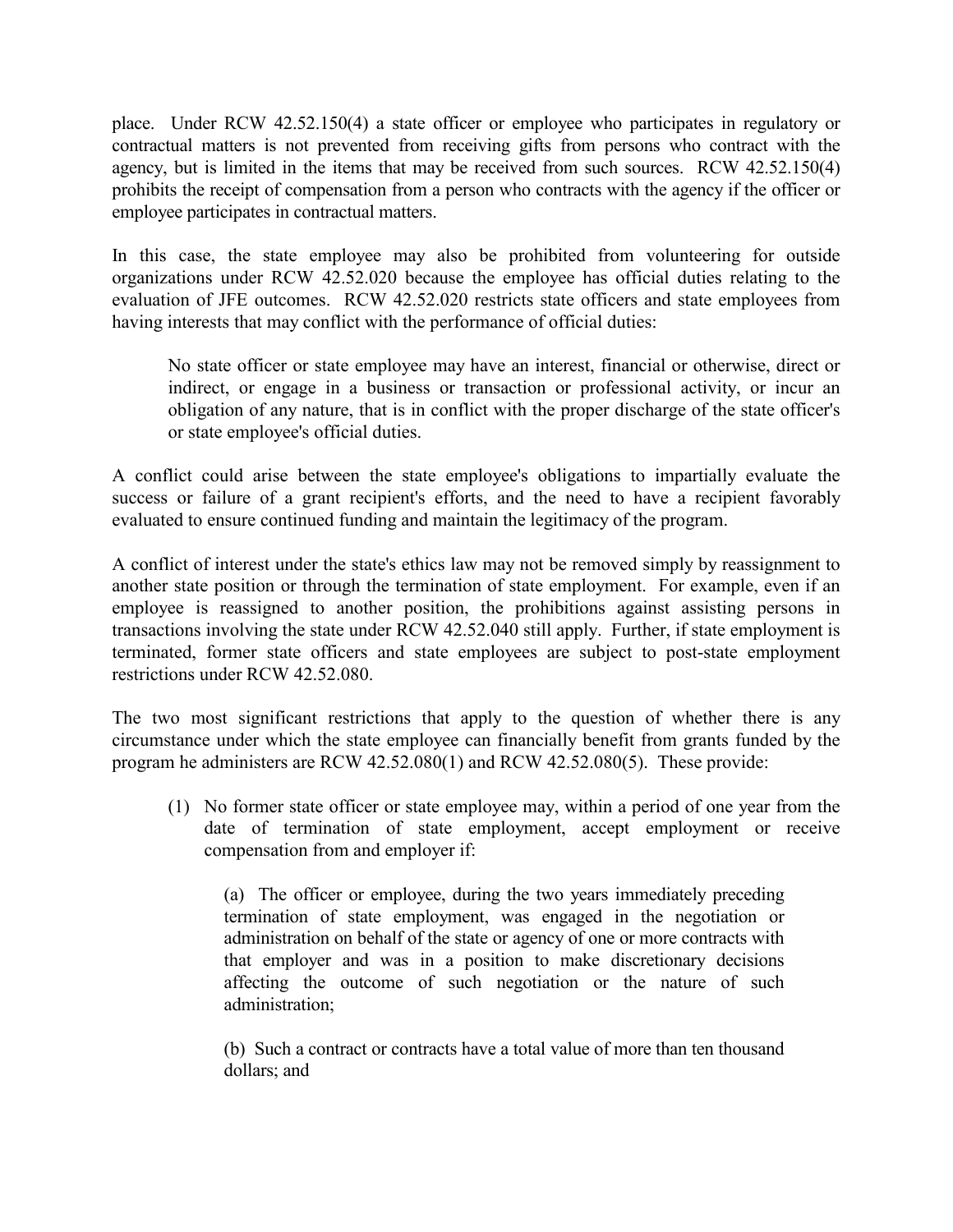(c) The duties of the employment with the employer or the activities for which the compensation would be received include fulfilling or implementing, in whole or in part, the provisions such a contact or contracts. This subsection shall not be construed to prohibit a state officer or state employee from accepting employment with a state employee organization.

RCW 42.52.080(1) does not prohibit a former state officer or employee from working for an employer, but it does limit the kind of work that can be performed. Thus, the fact that a prospective employer entered into contracts with the employee's or former officer's agency does not prohibit employment with a post-state employer. However, RCW 42.52.080(1)(c) would not permit a former state officer or employee to perform duties for the new employer that would involve fulfilling or implementing the contracts with his or her former agency, or supervising or controlling actions taken to fulfill or implement those contracts, e.g., JFE grants or contracts.

RCW 42.52.080(5) also limits the duties that can be performed for a post-state employer:

No state officer or state employee may at any time subsequent to his or her state employment assist another person, whether or not for compensation, in any transaction involving the state in which the former state officer or state employee at any time participated during state employment. This subsection shall not be construed to prohibit any employee or officer of a state employee organization from rendering assistance to state officers or state employees in the course of employee organization business.

The prohibition under this subsection is absolute and applies to any transaction involving the state in which a former employee participated while working for the state. Thus, if the employee participated in the award of a contract or grant to a person, he could not assist that person on that contract or grant. This prohibition also applies in the context of self-employment. See Advisory Opinions 97-08 and 98-02.

# **2. Can a state employee work or volunteer on projects that are funded from sources other than the state, or that are state-funded, but not within the official responsibilities of the employee?**

Outside employment is generally governed by the conditions under RCW 42.52.120(1). Under RCW 42.52.120(1), an employee could work on projects that are funded from sources other than the state, or on state-funded programs, provided the employee complies with all conditions under subsection (1). RCW 42.52.120 also allows a state employee to have a beneficial interest in a contract with a state agency under subsection (2) provided the contract complies with certain conditions:

(a) The contract or grant is awarded or issued as a result of an open and competitive bidding process in which more than one bid or grant application was received; or

(b) The contract or grant is awarded or issued as a result of an open and competitive bidding or selection process in which the officer's or employee's bid or proposal was the only bid or